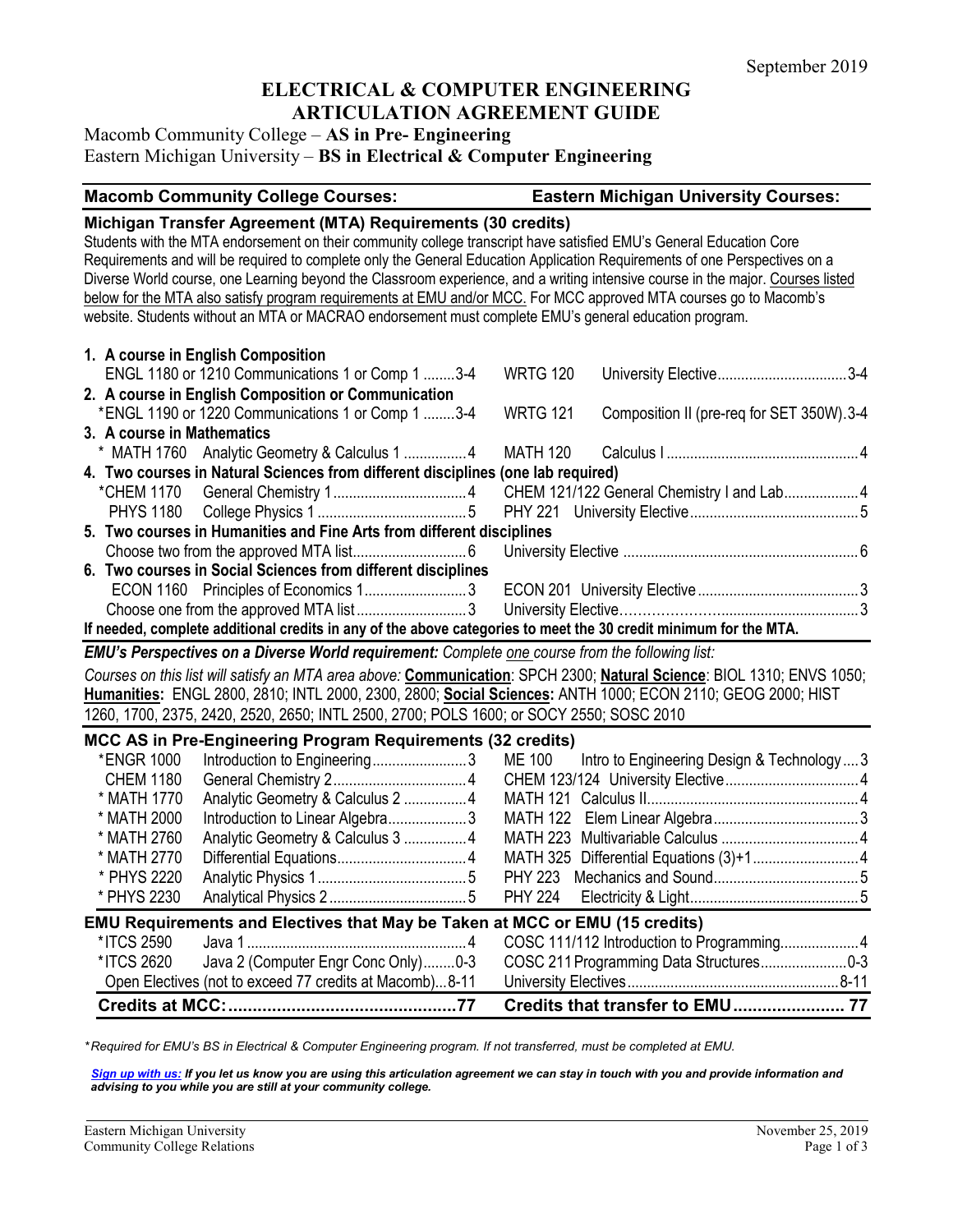# **ELECTRICAL & COMPUTER ENGINEERING ARTICULATION AGREEMENT GUIDE**

Macomb Community College – **AS in Pre- Engineering** Eastern Michigan University – **BS in Electrical & Computer Engineering**

#### **Completion of the BS in Electrical and Computer Engineering at EMU**

|                                    | <b>Major Requirements</b>                                                                                               | (47 credits) |
|------------------------------------|-------------------------------------------------------------------------------------------------------------------------|--------------|
| <b>CET 151</b><br>1 SET 350W       | <b>Foundational Requirements (6 credits)</b><br>Intro to Computing in Engineering Tech 3<br>Engineering Communication 3 |              |
| <b>EECE 212</b>                    | <b>Electrical &amp; Computer Engineering (29 credits)</b><br>Engineering Circuit Analysis (or ELEC 212)3                |              |
| <b>EECE 213</b>                    | Engineering Circuit Analysis II3                                                                                        |              |
| <b>EECE 251</b><br><b>EECE 341</b> |                                                                                                                         |              |
| <b>EECE 351</b><br><b>EECE 371</b> |                                                                                                                         |              |
| <b>EECE 400</b>                    |                                                                                                                         |              |
| <b>EECE 421</b><br><b>EECE 430</b> | Control Systems Engineering3                                                                                            |              |
| <b>EECE 480</b>                    |                                                                                                                         |              |

|  | <b>Concentration (Choose 1 below)</b> |  | $(9-12 \text{ credits})$ |
|--|---------------------------------------|--|--------------------------|
|--|---------------------------------------|--|--------------------------|

# **Computer Engineering Concentration**

| EECE 352 Digital System Designs with HDL 3           |
|------------------------------------------------------|
| EECE 452 Advanced Digital System Designs with FPGA.3 |

## **Electrical Engineering Concentration**

| EECE 342 Engineering Electronics II3   |  |
|----------------------------------------|--|
| EECE 365 Engineering Electromagnetics3 |  |
|                                        |  |
|                                        |  |

# **LBC Requirement**

Students must complete one Learning Beyond the Classroom course or noncredit experience offered by EMU. Consult your advisor for options.

## **University Elective (0-3 credits)**

Students must complete a minimum of 47 credits at EMU unless otherwise approved through the department.

*<sup>1</sup> Satisfies EMU's Writing Intensive in the major requirement.*